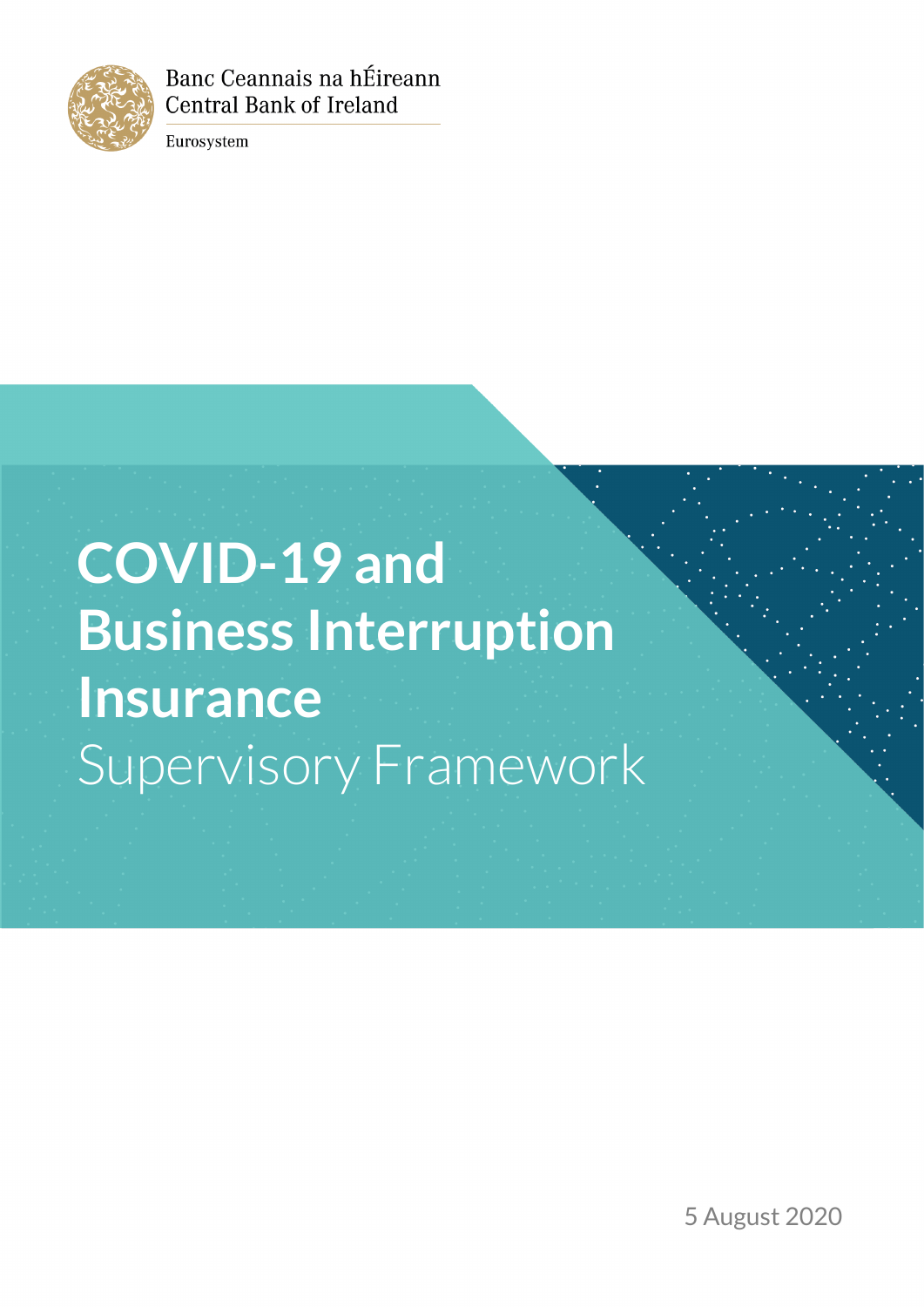## **Contents**

| Unclear Policy Wording - Interpretation Most Favourable to the Customer  5 |
|----------------------------------------------------------------------------|
|                                                                            |
|                                                                            |
|                                                                            |
|                                                                            |
|                                                                            |
|                                                                            |
|                                                                            |
| А.                                                                         |
| В.                                                                         |
|                                                                            |
| Module 4 - Legal Action Outcomes - Wider Beneficial Impact Assessment 19   |
|                                                                            |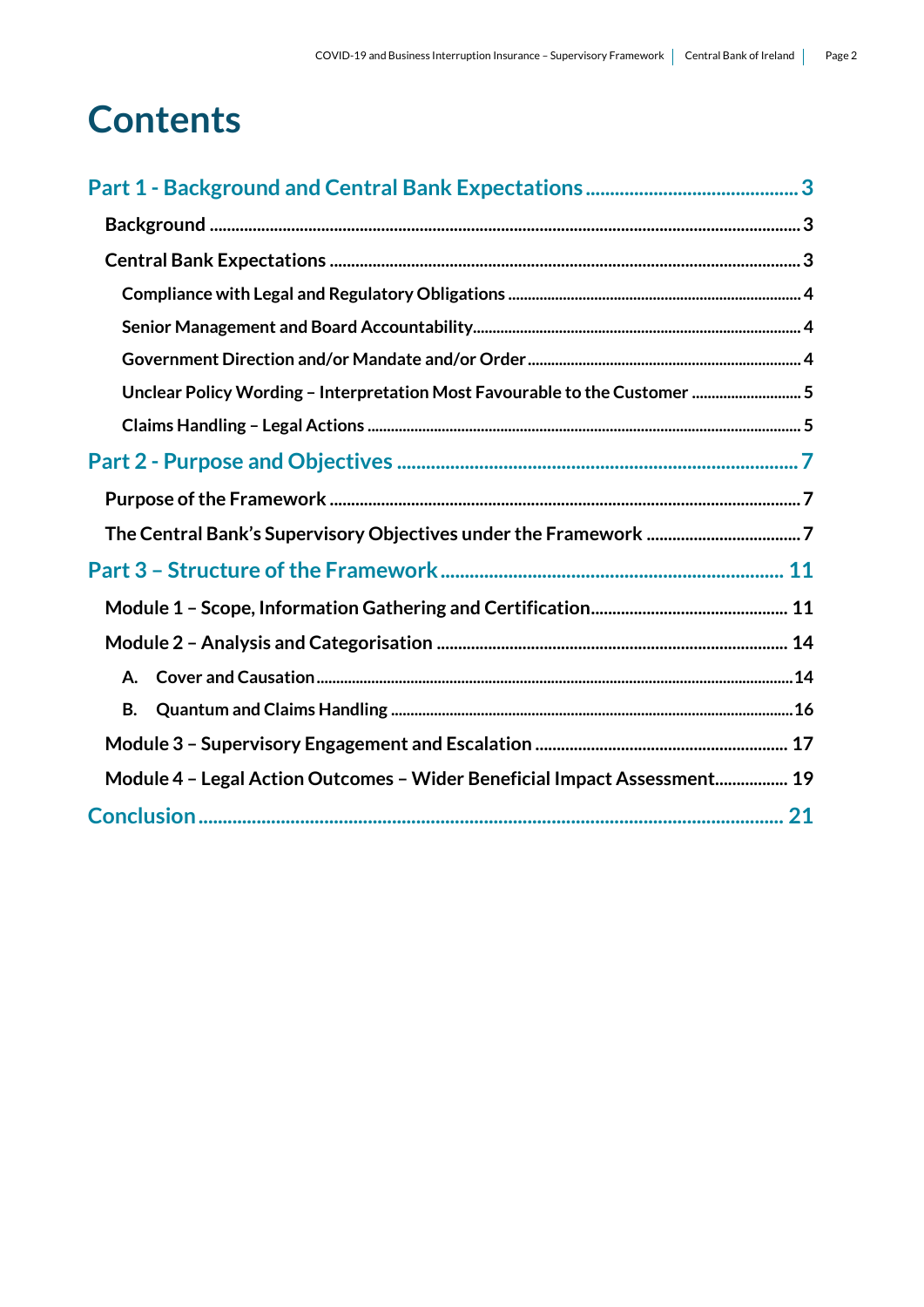## <span id="page-2-0"></span>**Part 1 - Background and Central Bank Expectations**

### <span id="page-2-1"></span>**Background**

- 1. The outbreak of the COVID-19 virus in Ireland and the associated public health initiatives that were necessitated to halt its spread through the population have created significant economic disruption and upheaval. The Infectious Diseases (Amendment) Regulations 2020 on 20 February 2020 made COVID-19 a notifiable disease for the purposes of the Infectious Diseases Regulations 1981. The Health Act, 1947 (Affected Areas) Order 2020 declared the State (being every area or region thereof) to be an area where there is known or thought to be sustained human transmission of Covid-19. There was an outbreak of COVID-19 in almost every part of Ireland and these outbreaks led to the closure of businesses and restrictions in activity imposed by the Government in mid-March in an attempt to halt its further spread.
- 2. Arising from the measures taken by the Government following the outbreak of COVID-19 in Ireland, the issue of whether or not certain Business Interruption ("**BI**") insurance policies provide cover for the losses arising from these measures has become a central issue both in Ireland and internationally. The Central Bank has been conducting extensive supervisory engagement and legal analysis in relation to these issues since they have arisen in Ireland.
- 3. The Central Bank serves the public interest by safeguarding monetary and financial stability and by working to ensure that the financial system operates in the best interests of consumers and the wider economy. One of the Central Bank's key objectives is to promote early resolution of issues which create uncertainty in the market and which cause or have the potential to cause consumer or customer harm. The Central Bank has no tolerance for systemic consumer or customer harm to go unresolved. Arising from the current crisis, and in line with our mission, the Central Bank has established the COVID-19 and Business Interruption Insurance Supervisory Framework (the "**Framework**"), which is further outlined below.

## <span id="page-2-2"></span>**Central Bank Expectations**

4. The Central Bank has a number of expectations of regulated financial service providers ("**RFSPs**") in the context of the implementation of the Framework, some of which were initially outlined in our letter to industry of 27 March 2020.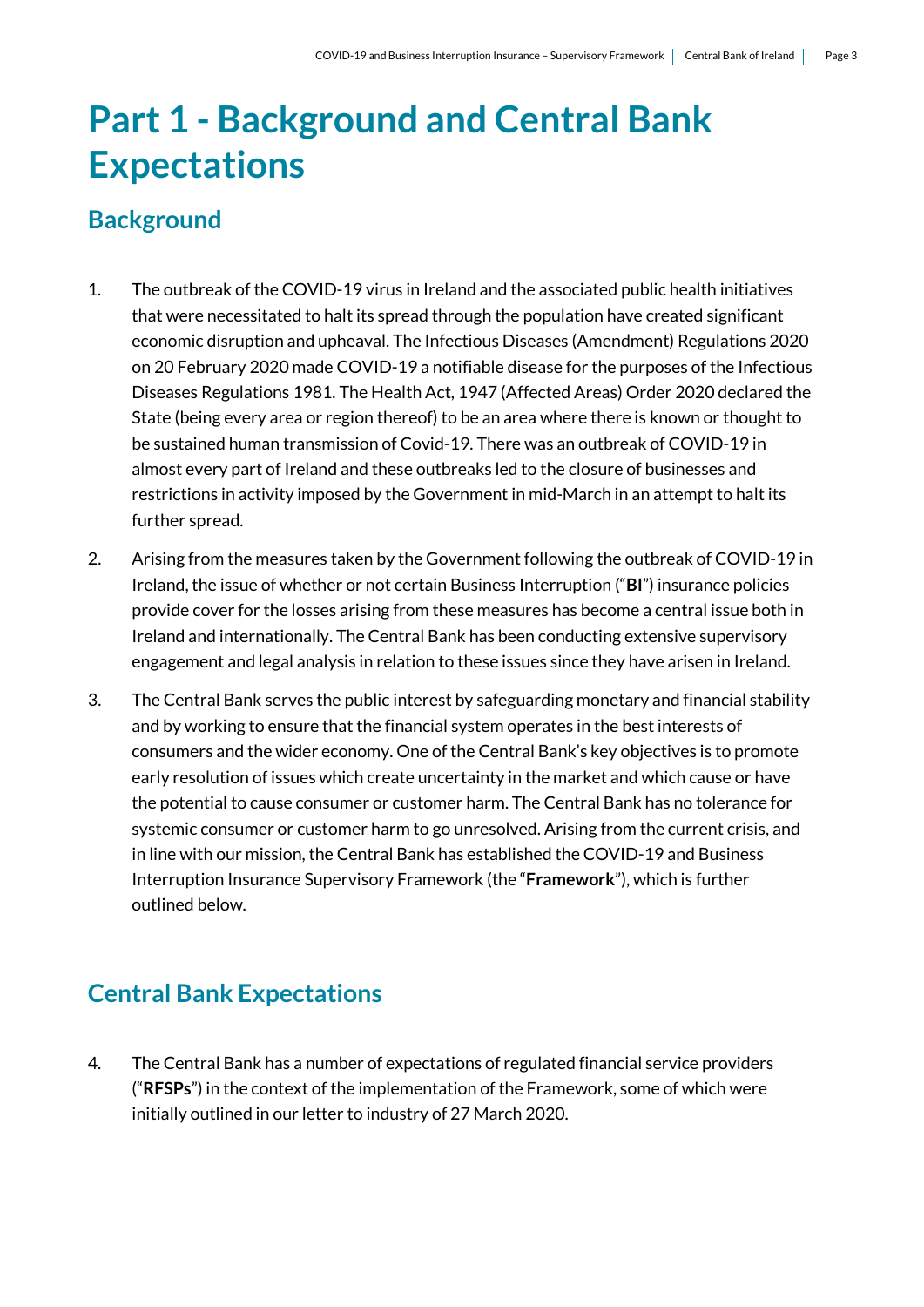#### <span id="page-3-0"></span>**Compliance with Legal and Regulatory Obligations**

5. The Central Bank expects RFSPs to adopt a customer first approach to the resolution of issues identified in the context of this Framework. First and foremost, RFSPs must assess these issues in line with their obligations to act honestly, fairly and professionally in the best interests of customers and with due skill care and diligence. RFSPs must at all times analyse their actions and decisions in relation to their treatment of customers through the lens of their obligations under the Consumer Protection Code 2012, the Insurance Distribution Regulations 2018 and other regulatory requirements. Where the Central Bank identifies issues of concern in relation to the treatment of customers and/or issues of interpretation of BI insurance policies, we expect RFSPs to take immediate remedial action in line with our communicated expectations.

#### <span id="page-3-1"></span>**Senior Management and Board Accountability**

6. As outlined in our letter to industry of 27 March 2020, both the Board of Directors and senior management within an RFSP have a responsibility for ensuring that issues related to BI insurance policies and COVID-19 related claims are handled in line with the RFSP's legal and regulatory obligations. The Central Bank expects the full co-operation of the Board of Directors and senior management with the implementation of the Framework. In particular, co-operation is expected by the Central Bank in relation to the certification of required information and in the consideration and implementation of the communicated views and expectations of the Central Bank.

#### <span id="page-3-2"></span>**Government Direction and/or Mandate and/or Order**

- 7. Where BI insurance policy wording provides that **cover** is dependent on there being an imposed closure of a business by reason of an order (or other similar language) of a Government or other public authority, it is the Central Bank's firm view that the Government's communication to the country in March to close businesses as a result of the outbreak of COVID-19 in Ireland should be treated as an order and/or direction and/or mandate (or other similar language) for the purposes of determining the issue of **cover**.
- 8. The Minister for Finance, by letter dated 27 March 2020, clarified that the Government's communication to close businesses was a direction and/or mandate and that no attempt should be made by RFSPs to equivocate on this issue to avoid an obligation under a BI insurance policy. We reiterated this view in our letter to industry of 27 March 2020.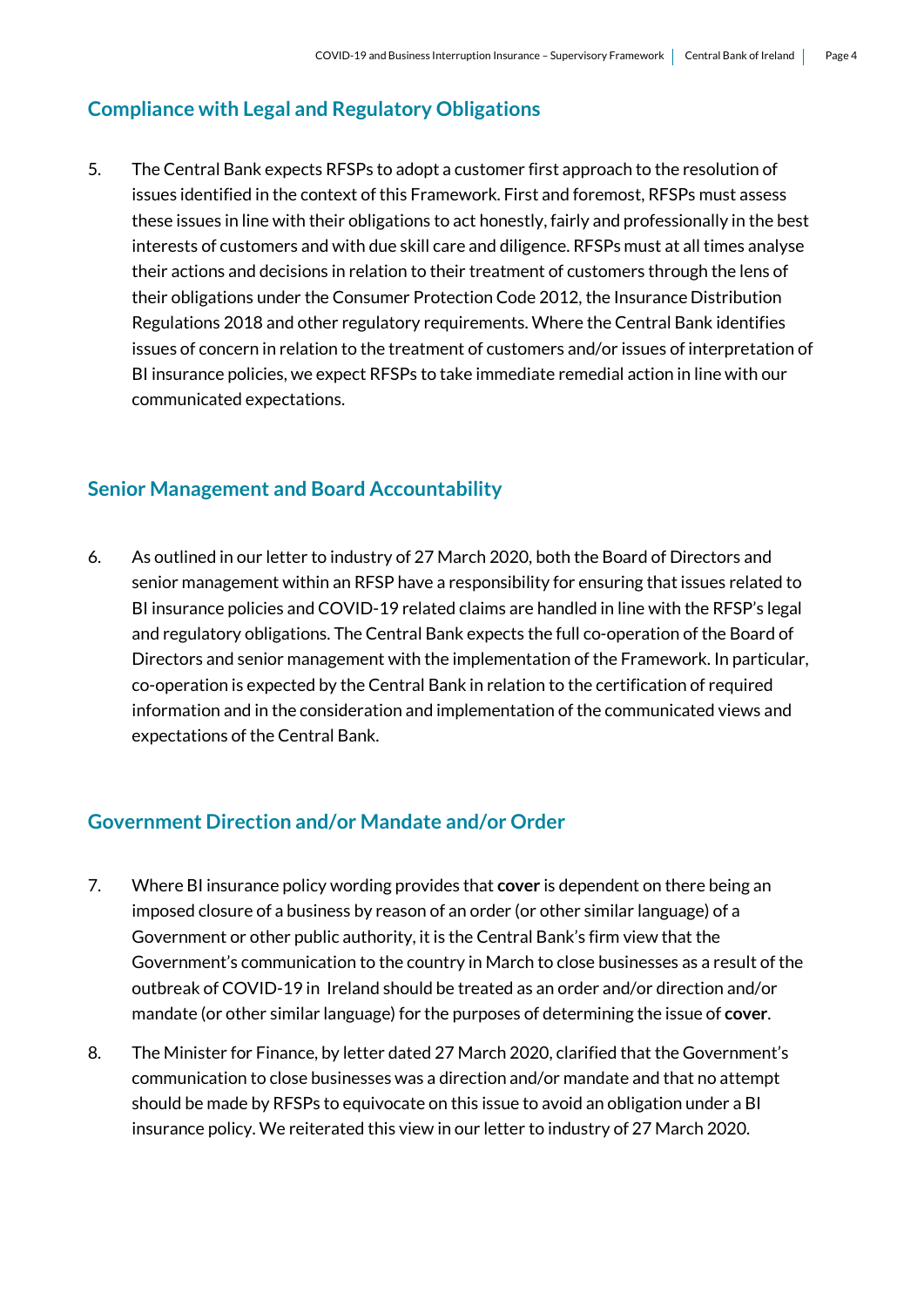- 9. Further, Insurance Ireland made written representations to the Minister for Finance on 3 April 2020 confirming that "*the Government advice to close a business in the context of COVID-19 should be treated as a direction.*"
- 10. Arising from the above, any attempt by an RFSP to deal with the issue of **cover** in a BI insurance policy in a manner that disregards the Minister for Finance's clarification, our clear expectations in relation to this issue and the representations made by Insurance Ireland will be a matter of serious and immediate concern to the Central Bank.

#### <span id="page-4-0"></span>**Unclear Policy Wording – Interpretation Most Favourable to the Customer**

- 11. The Central Bank is aware that in many cases BI insurance policy wording will be clear in relation to customer entitlements concerning COVID-19 related claims. However, where there is a doubt about the meaning of a term, the interpretation most favourable to the customer should prevail.
- 12. In assessing whether or not policy wording is unclear, RFSPs are expected to undertake the following steps:-
	- (i) Review customer communications including queries, complaints and claims to assist in assessing what customers reasonably understood;
	- (ii) Assess whether there were conflicting communications to customers from its own staff and/or any intermediaries dealing with the policyholder in relation to whether the BI insurance policy was responsive to COVID-19 related claims;
	- (iii) Ascertain what understanding its own staff had of the meaning of the relevant policy wording in respect of COVID-19 related claims and whether this changed over time; and
	- (iv) Consider any internal discussions and/or debate and/or disagreements and/or concerns in relation to the interpretation of the relevant policy wording.

#### <span id="page-4-1"></span>**Claims Handling – Legal Actions**

13. Firms must ensure that they handle claims effectively and properly and, where appropriate to do so, they must offer assistance to their customers in the process of making a claim, including, where relevant, alerting their customer to policy terms and conditions that may be of benefit to the customer. Any claim settlement offer made to a claimant must be fair, must take into account all relevant factors having regard to the terms of the policy and any representations made to the policyholder and must represent the firm's best estimate of the claimant's reasonable entitlement under the policy.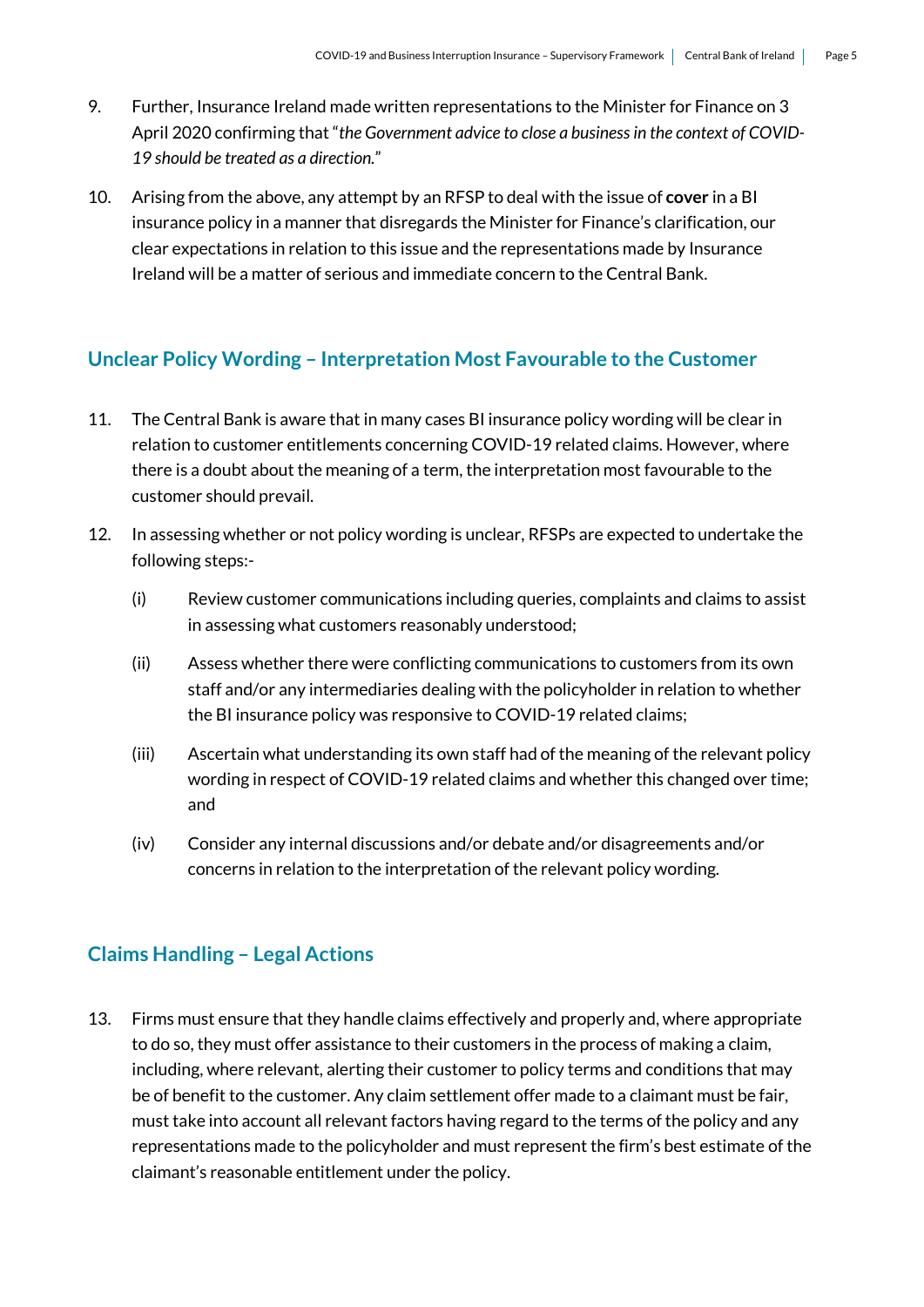- 14. Where policyholders have commenced litigation against an RFSP, and it is agreed between the parties that the case has the potential to act as a "test case" for the determination of issues in relation to BI insurance policies for wider groups of customers, the Central Bank has the following expectations:-
	- (i) RFSPs should be cognisant of the significant costs burden faced by such plaintiff policyholders and should consider how the issues in dispute can be narrowed to ensure that the litigation can proceed in the least costly and most expeditious manner possible, reflecting the RFSP's obligation to act fairly, honestly and professionally in the best interests of its customers;
	- (ii) In circumstances where the RFSP obtains the benefit of a court's interpretation of the relevant policy wording in its determination, and in consideration of the financial burden placed on the customer plaintiffs to mount the litigation to have their claims under the policy determined, an RFSP should agree:-
		- (a) to pay the reasonable costs of such customer plaintiffs in agreed test case litigation, to be assessed in default of agreement; and
		- (b) should not seek its costs against these plaintiffs.
- 15. Finally, as outlined below, it is the Central Bank's clear expectation that where a legal action has been concluded and the final outcome/s may have a wider beneficial impact for similar groups of customers, then RFSPs should carry out an impact assessment to ascertain whether there is such a wider beneficial impact and take remedial action to ensure that those customers obtain the benefit of the final outcome/s.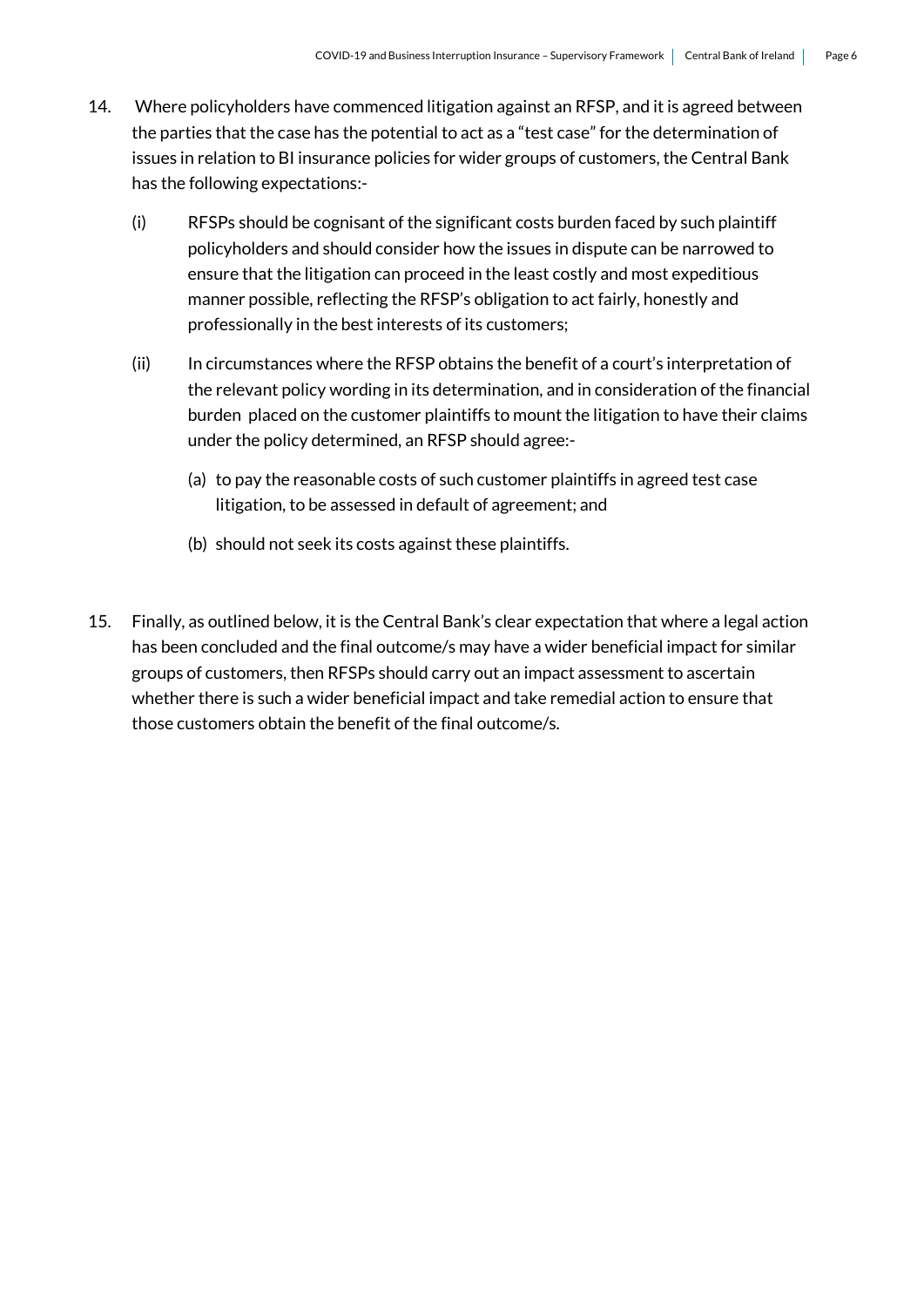## <span id="page-6-0"></span>**Part 2 - Purpose and Objectives**

### <span id="page-6-1"></span>**Purpose of the Framework**

- 16. The purpose of the Framework is to outline the overall approach to the identification of potentially systemic issues of customer harm relating to BI insurance, to outline the Central Bank's overall expectations of insurers to address those issues where identified, and to outline briefly the escalation strategy for intervention by the Central Bank to address that harm where necessary.
- 17. While the Framework is intended to provide clarity around the approach of the Central Bank to these issues, it may be necessary to depart from the matters outlined herein depending on the particular circumstances of the issue arising. The situation in relation to the outbreak of COVID-19 in Ireland and its impact on insurers and customers is constantly evolving and the Central Bank will adapt its strategy as appropriate. The Central Bank may also adapt its approach arising from the information gathered via the implementation of the Framework and the final outcome/s of legal actions. The Central Bank may amend the Framework over time to account for these developments.

## <span id="page-6-2"></span>**The Central Bank's Supervisory Objectives under the Framework**

- 18. It is important to note at the outset that many BI insurance policies are not responsive to the circumstances of business interruption and/or interference related to the outbreak of COVID-19 in Ireland. However, in some cases, BI insurance policies may either be clearly responsive, or a strong or reasonable argument can be made that they are responsive to the current circumstances.
- 19. In its assessment of whether a BI insurance policy is responsive to the outbreak of COVID-19 and interference and/or interruption to insureds' businesses, the Central Bank will monitor and analyse three broad issues:- (i) Cover and (ii) Causation and (iii) Quantum and Claims Handling. These issues are dealt with in greater detail later in the Framework.
- 20. The overall objectives of the Central Bank in the implementation of the Framework, and in the analysis of these issues, are as follows:-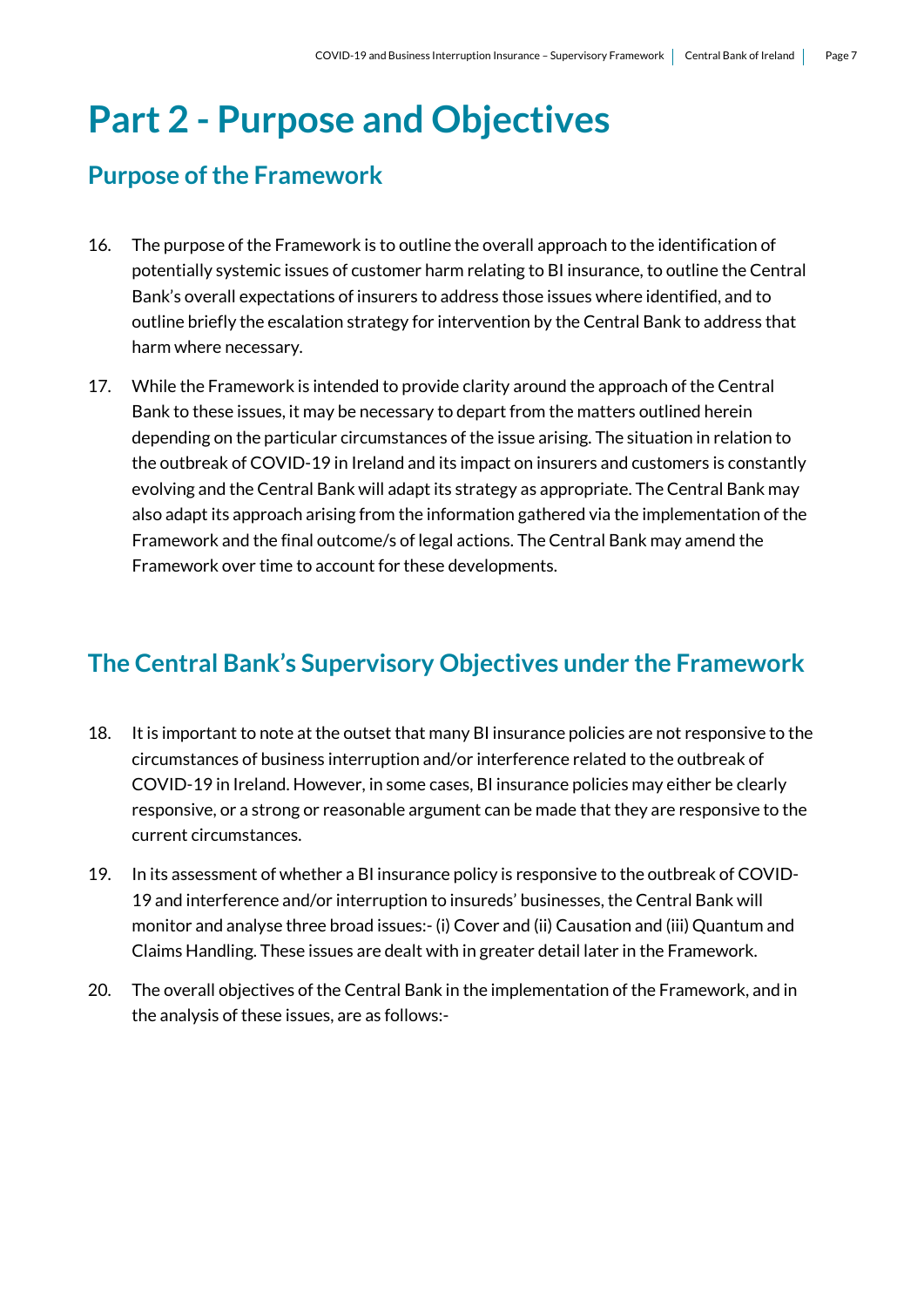#### **Responsive Policies – Issues of Cover and Causation are Clear**

In certain BI insurance policies, the policy wording will be clear in favour of the customer, subject to certain factual matters being established, in relation to the issue of **cover** and the satisfaction in principle of **causation**. In these circumstances, the Central Bank shall endeavour to ensure that all customer claims are accepted and processed in accordance with our expectations and in line with the relevant RFSP's legal and regulatory obligations. In pursuing this objective the Central Bank shall:-

- (i) Identify standard and commonly applied contractual provisions relating to BI insurance policies that, in the view of the Central Bank, clearly provide **cover** for COVID-19 related interruption and/or interference to businesses and where **causation** can in principle be established;
- (ii) Monitor the RFSPs' positions on **cover** and **causation** and claims processing in respect of these policies.
- (iii) Where it is accepted that **cover** and **causation** have been established in principle, engagement to ensure that claims are handled in accordance with the RFSP's legal and regulatory obligations;
- (iv) Identify and engage with RFSPs which do not accept that **cover** and **causation** in principle is established – clearly communicate to the RFSP the Central Bank's view and expectations that the RFSP should accept that these issues are established in respect of the relevant policy.
- (v) Challenge RFSPs where necessary and require that RFSPs comply with their obligations to customers under these policies;
- (vi) Once a resolution has been reached, require RFSPs to carry out an impact assessment and apply any beneficial impact of the resolution to all similar groups of customers.

## **Potentially Responsive Policies - Strong or Reasonable Argument that Issues of Cover and Causation arise under the Policy**

In certain BI insurance policies, strong or reasonable arguments may be made on the basis of policy wording in favour of the customer in relation to **cover** and the principles of **causation**, subject in the case of some policies to certain factual matters being established by customers. The Central Bank shall challenge RFSPs where necessary with the aim of ensuring that prompt action is taken by the RFSP or may itself take action where necessary to ensure that there is a final resolution of each of these issues separately or together. The Central Bank shall endeavour to ensure that any resolution in favour of a customer is applied in a consistent and fair manner across all similarly affected customers. In pursuing this objective the Central Bank shall:-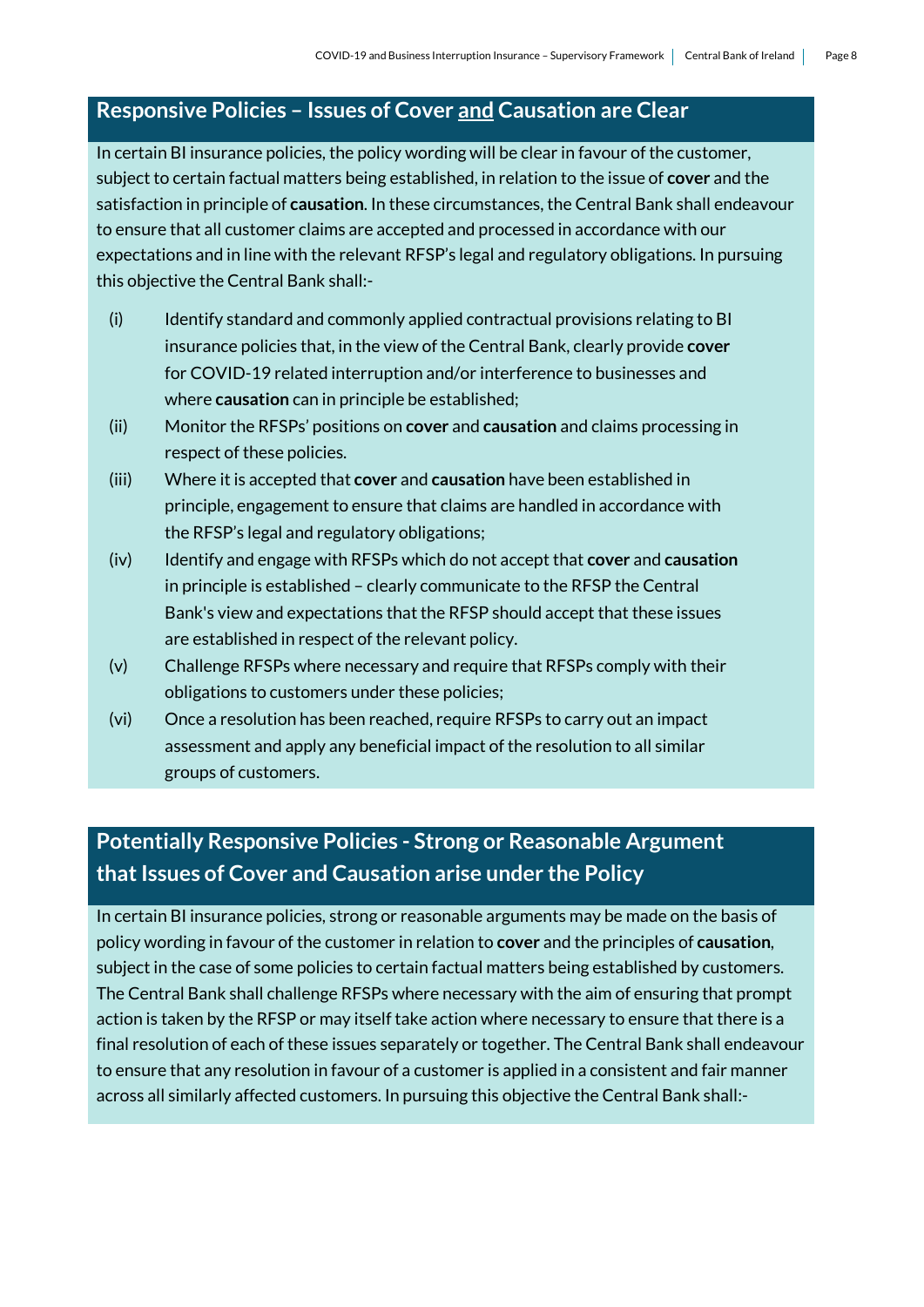- (i) Identify standard and commonly applied contractual provisions relating to BI insurance policies where in the view of the Central Bank a strong or reasonable argument can be made that there is **cover** for COVID-19 related interruption and/or interference to businesses and that **causation** may in principle be established;
- (ii) Monitor the RFSPs' positions on **cover** and **causation** and claims processing in respect of these policies;
- (iii) Identify and engage with RFSPs that do not accept that **cover** and/or **causation** or both are established - intervene to seek to bring clarity to the position as quickly as possible by communicating the Central Bank's view and ensuring a resolution of the issue/s.
- (iv) Once a resolution has been reached, require RFSPs to carry out an impact assessment and apply any beneficial impact of the resolution to all similar groups of customers.

## **Quantum and Claims Handling**

Once **cover** and **causation** are established under a BI insurance policy, or these issues have been resolved in favour of the customer, the Central Bank shall ensure that any customer claims are processed and handled and that losses are calculated in line with the RFSP's legal and regulatory obligations. In pursuing this objective the Central Bank shall:-

- (i) Identify BI insurance policies where RFSPs have accepted claims for COVID-19 related interruption and/or interference to businesses and/or where the issues of **cover** and **causation** have been resolved in favour of the customer;
- (ii) Monitor the reliance on and application of contractual terms that relate to loss calculation by RFSPs for compliance with their legal and regulatory obligations
- (iii) Identify and engage with RFSPs where systemic issues across a customer group have been identified in relation to the reliance on and application of contractual terms that relate to loss calculation and clearly communicate to the RFSP the Central Bank's view and expectations of the RFSP;
- (iv) Challenge RFSPs where necessary and aim to ensure that identified systemic issues are resolved by RFSPs.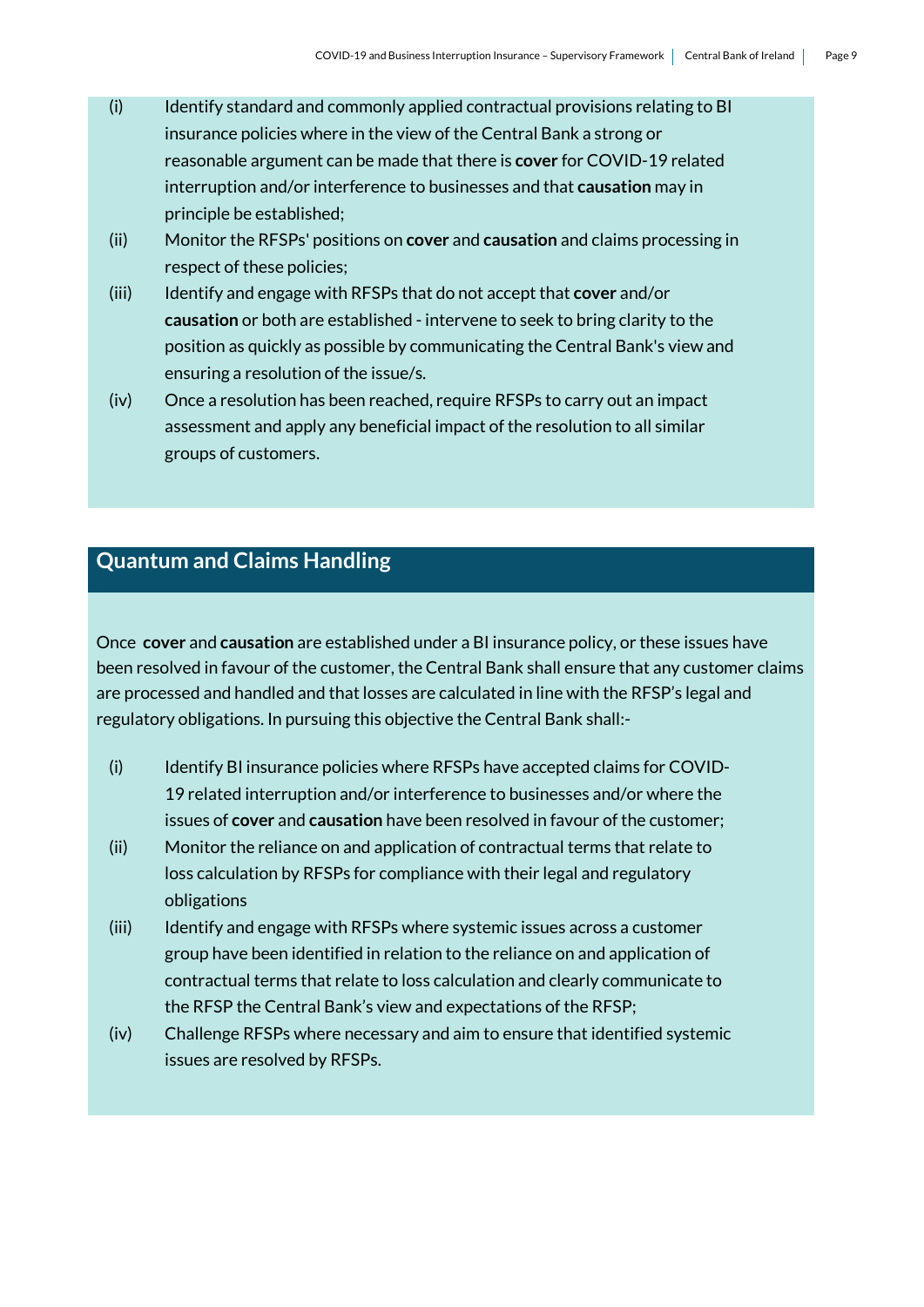### **Final Outcomes from Legal Actions**

The Central Bank will monitor ongoing litigation, arbitrations, Financial Services and Pensions Ombudsman (the "**FSPO**") complaints and settlements in relation to BI insurance policies concerning COVID-19 related claims. The Central Bank shall require that, where individual final outcomes arise that have the potential to beneficially impact customers more widely, RFSPs address this broader beneficial impact. In pursuing this objective, the Central Bank shall:-

- (i) Monitor all ongoing legal actions and engage with the FSPO as appropriate;
- (ii) Monitor all final outcomes of legal actions whether by way of settlement or final decision and/or determination;
- (iii) Engage with RFSPs to determine whether a final outcome of a legal action has a wider beneficial impact for other customers – intervene to seek to bring clarity to the position as quickly as possible by communicating the Central Bank's views on wider beneficial impact;
- (iv) Once clarity is reached, aim to ensure that an RFSP addresses the wider beneficial impact to other customers.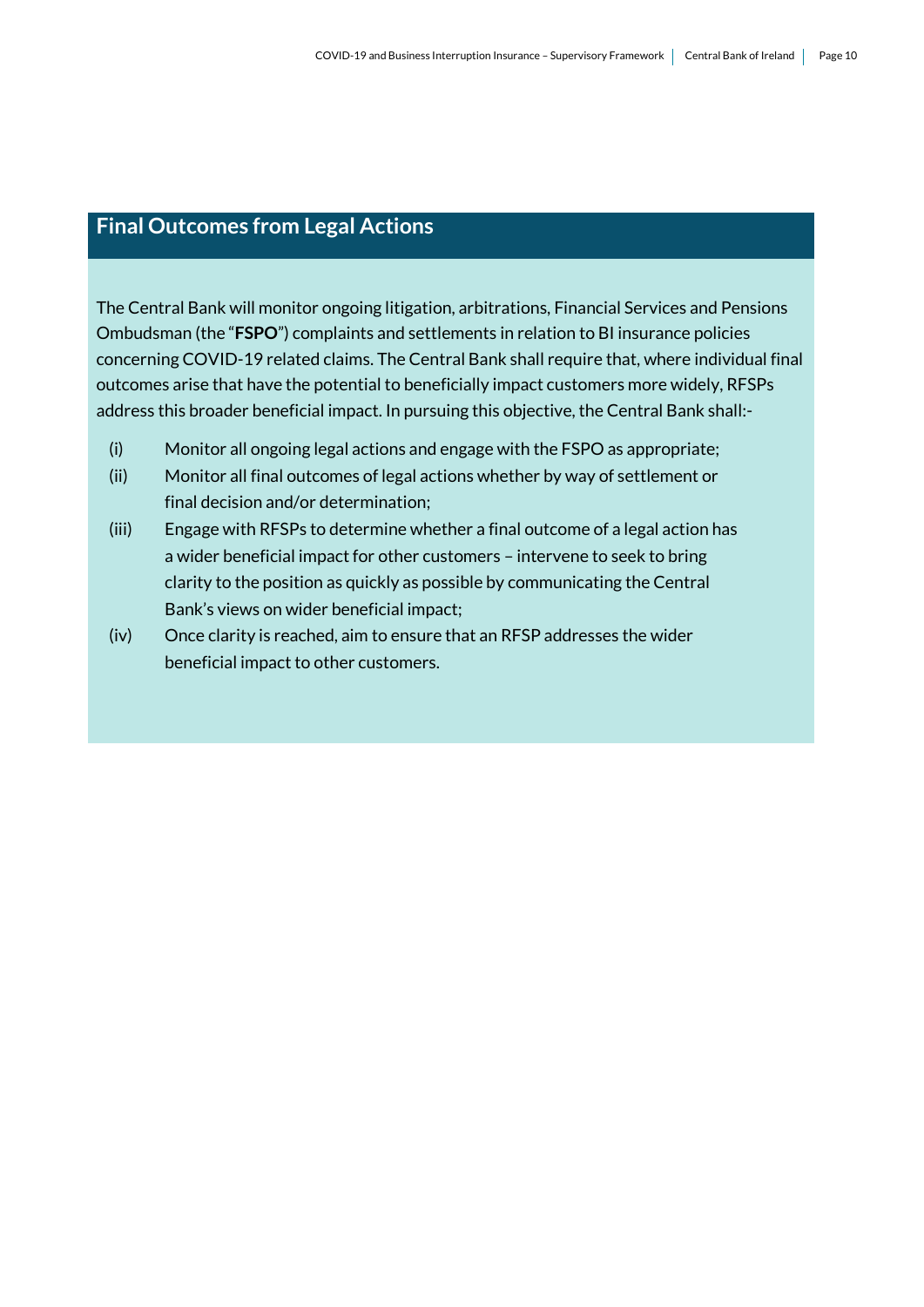## <span id="page-10-0"></span>**Part 3 – Structure of the Framework**

- 21. The Framework is made up of four modules, all of which feed into each other and which are being run concurrently. The Central Bank cannot publically communicate on specifics of the supervisory work undertaken or proposed to be undertaken in relation to these modules save to say that a substantial amount of work is already underway and/or has been completed. The Central Bank has established a multi-disciplinary team drawing on expertise from across the Central Bank's functions to implement the Framework and to deal with the multifaceted and complex issues that may arise in the course of this work.
- 22. The four modules that make up the Framework are:-

| <b>Module 1:- Scope, Information Gathering and Certification</b>      |
|-----------------------------------------------------------------------|
| <b>Module 2 - Analysis and Categorisation</b>                         |
| Module 3 - Supervisory Engagement and Escalation                      |
| Module 4 - Legal Action Outcomes - Wider Beneficial Impact Assessment |

### <span id="page-10-1"></span>**Module 1 – Scope, Information Gathering and Certification**

- 23. The Central Bank first had to assess the potential scale of the issue. This was achieved through the issue of surveys and questionnaires to relevant RFSPs. The purpose of these surveys and questionnaires was:-
	- (i) To determine which RFSPs were selling BI insurance policies in Ireland and how many such policies had been sold and were in place;
	- (ii) To determine how many of these BI insurance policies provided for "*infectious disease*" **cover**;
	- (iii) To obtain examples of a wide range of BI insurance policies from across the industry that provided "*infectious disease*" **cover** for the purposes of carrying out a preliminary analysis and scoping exercise of policy wording that was potentially responsive to COVID-19 related interruption and/or interference to businesses.
- 24. Following this initial investigation, it was determined that the Central Bank would exercise its statutory information gathering powers in respect of the 26 RFSPs initially identified as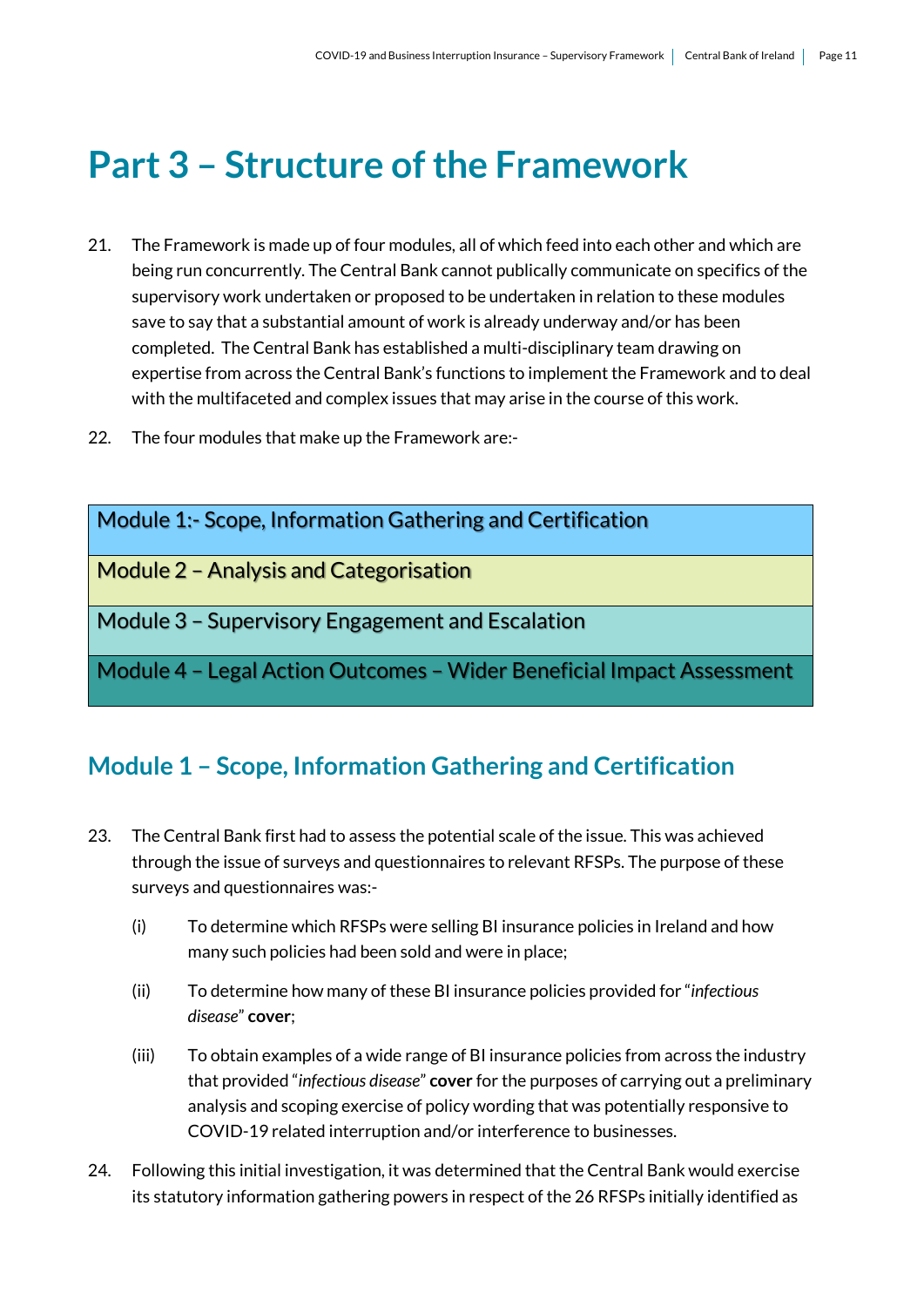part of the preliminary scoping exercise. The purpose of the exercise of these powers was as follows:-

- (i) To use statutory powers to compel the provision of specific information from each RFSP, and also requiring this information to be certified as accurate and complete by senior individuals within the RFSPs who had authority to bind the RFSP and to sign for and on its behalf. The use of the Central Bank's powers in this manner ensures that appropriate action can be taken by the Central Bank at an RFSP and/or individual level in the event of non-compliance with the statutory request or if the information provided is not correct;
- (ii) To obtain the following specific information:-
	- (a) Confirmation whether the RFSP sells BI insurance policies;
	- (b) The number and name of the BI insurance policies that provide cover for consequential loss arising from an impact and/or interruption to a business relating to a notifiable disease and the business sectors that were covered;
	- (c) Specific information in relation to the trigger for cover for the occurrence of a notifiable disease and/or a business interruption as a result of same. If the RFSP had taken the position that cover was not provided under a relevant policy in various outlined scenarios, the RFSP was required to explain the basis for this position. Finally, the RFSP was required to outline any other COVID-19 related claims that the RFSP believed may or may not be covered by the relevant BI insurance policy and their rationale for these determinations.
	- (d) Copies of the relevant responsive BI insurance policy wordings, whether any wording changes had occurred in those policies in the last six months, and the rationale for those changes.
- 25. Finally, the Central Bank has commenced and will continue to obtain information in relation to the following matters through a combination of supervisory engagement and the further use of its information gathering powers:-
	- (i) Information relating to the processing and handling of claims;
	- (ii) Information relating to the processing of claims and the calculation of losses under responsive BI insurance policies to ensure that the claims are being handled properly and in accordance with an RFSP's regulatory obligations;
	- (iii) Information relating to ongoing legal actions including court litigation, arbitration and FSPO complaints;
	- (iv) Information relating to concluded legal actions, including decisions, determinations and settlements and any wider beneficial impact for similar customers;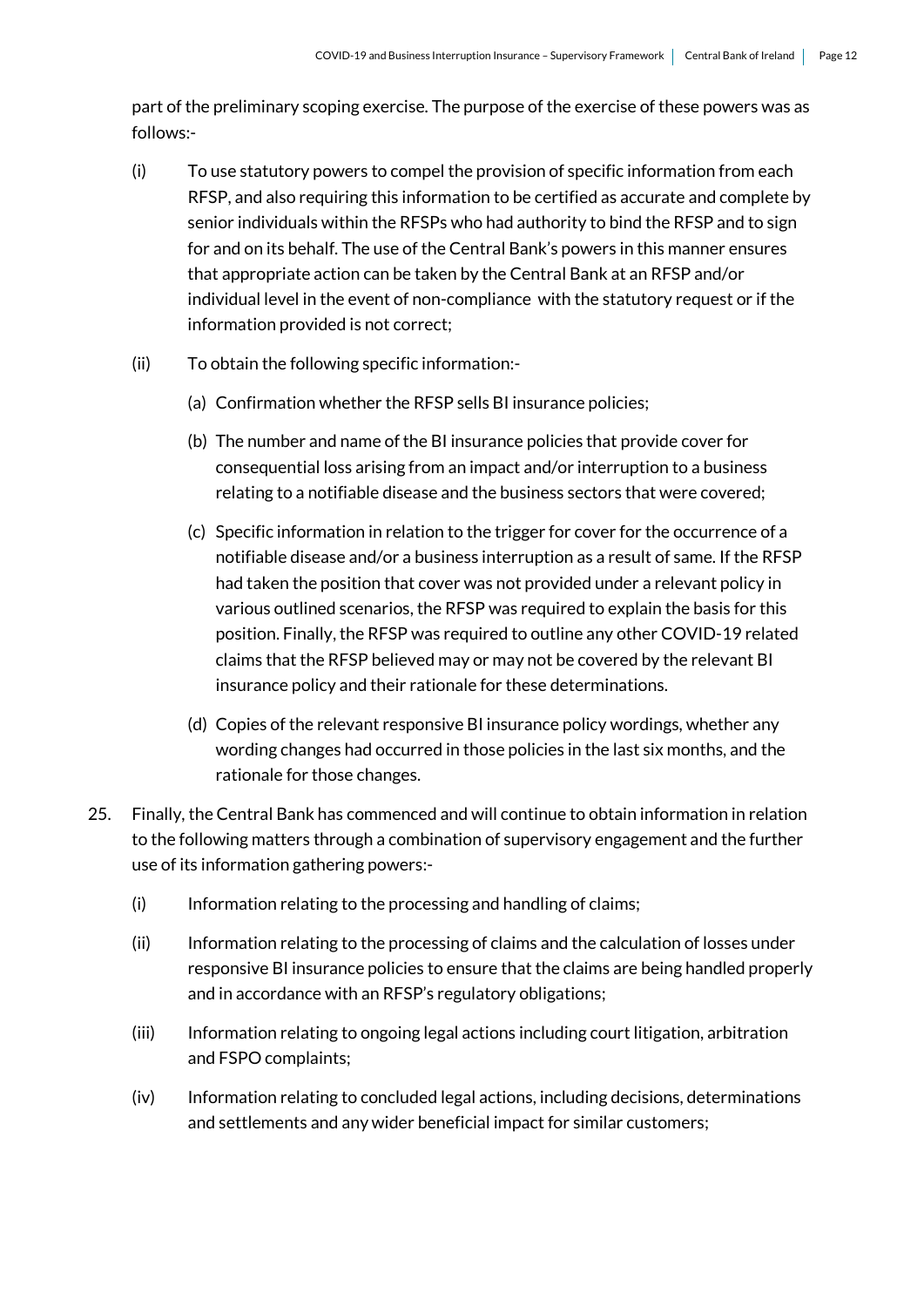- (v) Information relating to specific supervisory concerns arising from the overall review, which information can be utilised by the Central Bank for the performance of any of its statutory functions under financial services legislation.
- 26. The ultimate aims of Module 1 are:-
	- (i) To obtain comprehensive and certified information from RFSPs in relation to the total number of BI insurance policies potentially responsive to the impact on insured businesses of COVID-19;
	- (ii) To obtain confirmation from RFSPs as to whether or not they are paying out on COVID-19 related claims in respect of each BI insurance policy they offer;
	- (iii) Where an RFSP is paying out on COVID-19 related claims in respect of a BI insurance policy, to obtain confirmation as to their rationale for doing so;
	- (iv) Where an RFSP is not paying out on COVID-19 related claims in respect of a BI insurance policy, to obtain a full and complete explanation of the rationale for declining such claims, to be certified by senior individuals within the RFSP;
	- (v) To obtain all potentially responsive BI insurance policy wording to allow for independent assessment and assurance by the Central Bank;
	- (vi) To obtain all relevant information in relation to claims handling and processing; and
	- (vii) To obtain information in relation to final outcomes of legal actions that could have a wider beneficial impact for similar customers.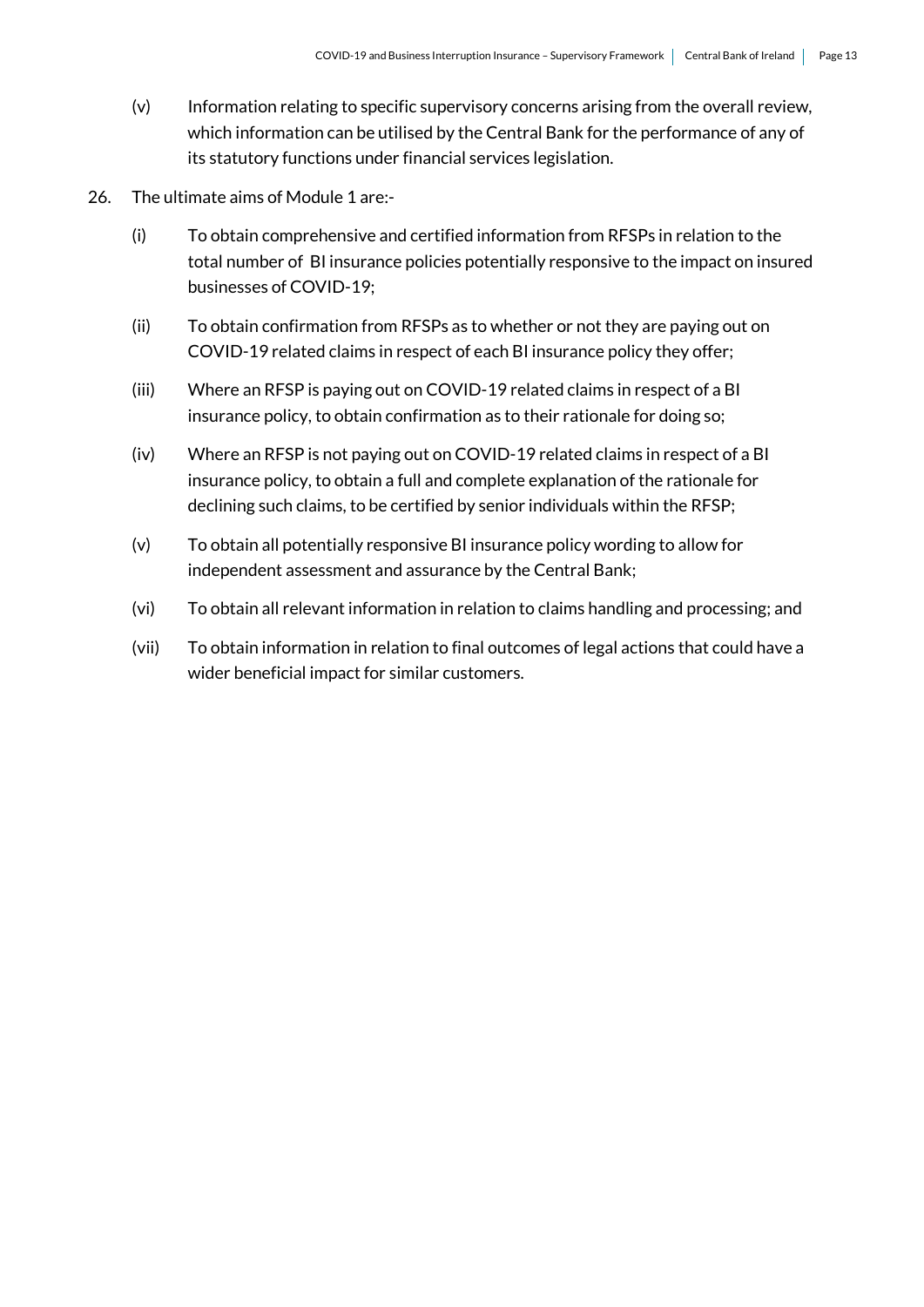## <span id="page-13-0"></span>**Module 2 – Analysis and Categorisation**

- 27. The Central Bank's analysis in relation to the issues of **cover**, **causation** and **quantum and claims handling** will be confined to the identification of potentially systemic issues of breaches of legal and regulatory obligations and/or customer harm across groups of customers. This analysis will be based on the Central Bank's assessment of the relevant facts and the application of policy terms and conditions.
- 28. It is important that where customers believe that they have a valid claim under their business interruption policy that they notify the RFSP as soon as possible in line with the policy terms and conditions. The Central Bank does not have a statutory role in dealing with individual customer complaints. If customers are deemed by the RFSP not to be covered in relation to their business interruption insurance policy for COVID-19 related interruption and/or interference, they should make a complaint to the RFSP in the first instance if they believe that they have a valid claim. If this complaint is not resolved to the customer's satisfaction, then they have the option of bringing a complaint to the FSPO and/or arbitration and/or litigation. The Central Bank will continue to monitor the overall approach by RFSPs to business interruption insurance for the purposes of identifying systemic issues that may require its direct intervention to resolve.

#### <span id="page-13-1"></span>**A. Cover and Causation**

29. The Central Bank's analysis of the information obtained in relation to Module 1 will focus on three main issues:- (i) Cover and (ii) Causation and (iii) Quantum and Claims Handling. Both **cover** and **causation** must be established under a relevant BI insurance policy before the issue of **quantum and claims handling** becomes relevant.

#### **Cover**

Whether or not there is **cover** will depend on the policy wording and the particular factual circumstances underpinning the alleged interference and/or interruption with the insured's business. As part of this analysis, the Central Bank will mainly be considering policy wording that provides **cover** for interference and/or interruption to an insured's business where there has been no physical damage to property and where the following are insured events/perils under the policy:-

(a) There is a notifiable and/or infectious and/or contagious disease (or its equivalent) at or within a certain radius of or within the vicinity of the insured's premises; and/or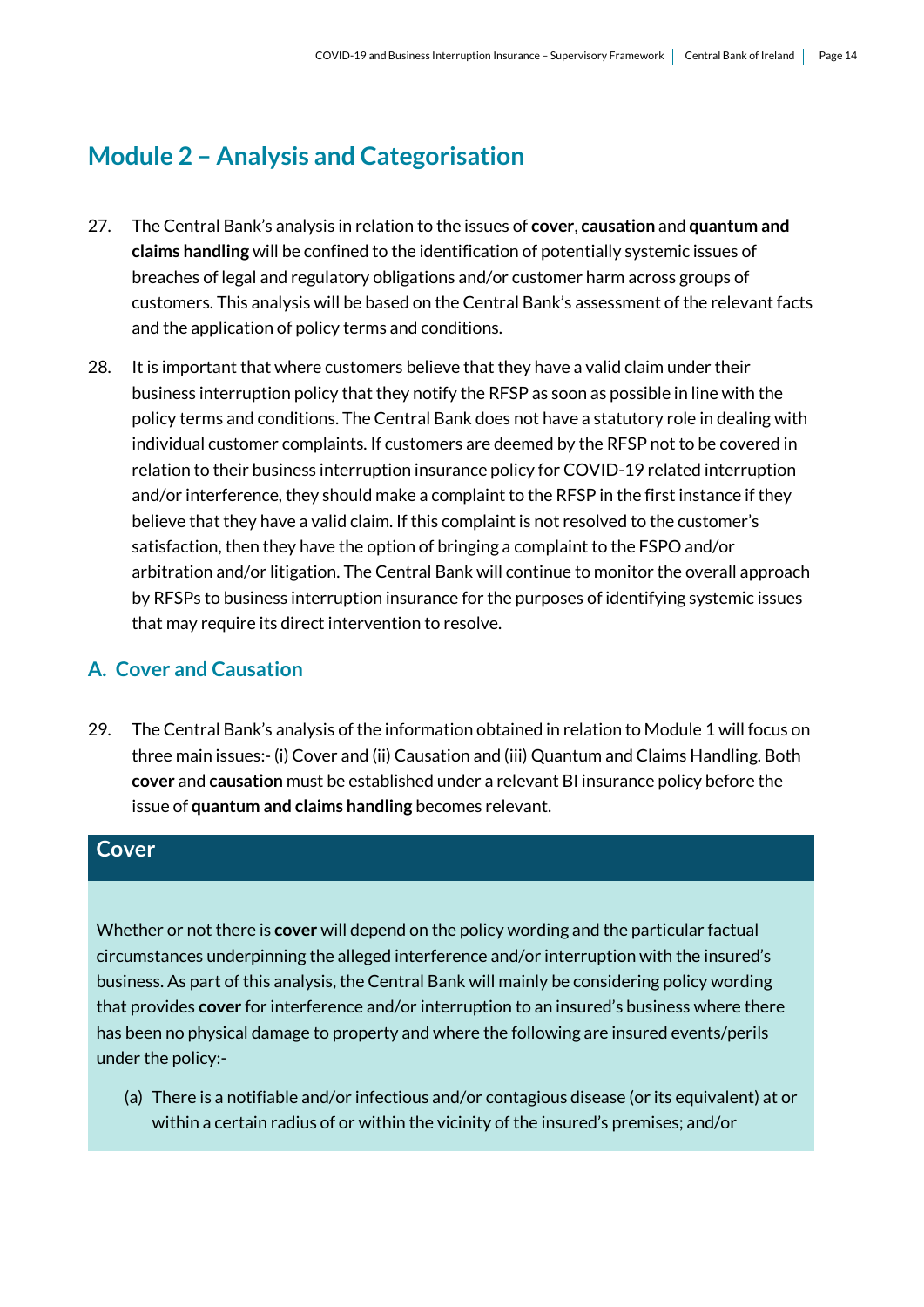(b) Where some form of public authority (including the Government) acts or directs or orders or takes some other action that prevents and/or restricts and/or interferes with and/or interrupts access to and/or use of the insured's premises.

This relevant policy wording will be analysed to determine whether it is responsive to the outbreak of COVID-19 in Ireland, the response of the Government and public health authorities and the attendant interference and/or interruption to the insured's business.

#### **Causation**

Whether or not **causation** is established will again depend on the policy wording and the particular factual circumstances underpinning the alleged interference and/or interruption with the insured's business. In order to proceed to consider the issues of **quantum and claims handling,** the loss arising from the interference and/or interruption to an insured's business must have been caused by an insured event/peril. Policyholders must be able to establish that the COVID-19 related interference and/or interruption that was covered under the policy caused the loss suffered by the insured. The relevant policy wording will be analysed to determine whether it is responsive to the outbreak of COVID-19 in Ireland, the response of the Government and public health authorities and the attendant interference and/or interruption to the insured's business. The assessment of the issue of causation is necessarily fact-based but the Central Bank will consider any issues of principle relevant to the question of causation under the policy wording.

- 30. Once the analysis in relation to **cover** and **causation** has been completed, the Central Bank will categorise BI insurance policies as follows for the purposes of Module 3:-
	- (i) **Responsive Policies – Issues of Cover and Causation are Clear:-** In certain BI insurance policies, the policy wording will be clear in relation to both the issues of **cover** and **causation** in favour of the customer.
	- (ii) **Potentially Responsive Policies - Strong or Reasonable Argument that Cover and Causation arise under the Policy:-** In certain BI insurance policies, strong or reasonable arguments may be made on the basis of policy wording in favour of the customer in relation to **cover** and/or **causation**.
	- (iii) **Nonresponsive Policies – Clear No Cover and/or Causation under the Policy:-** In most BI insurance policies, the policy wording will be clear that no argument can be made in relation to the issues of **cover** and/or **causation**.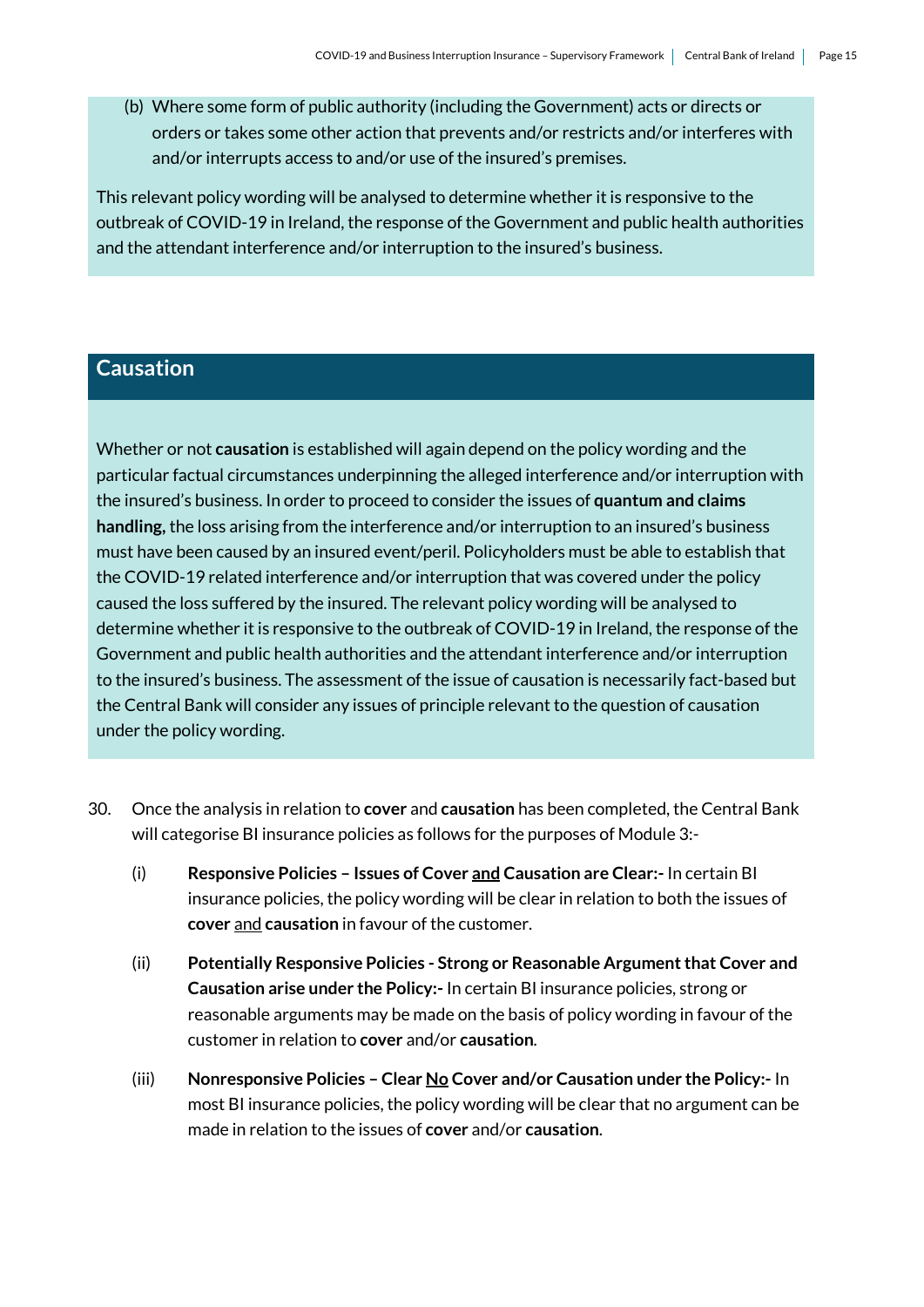#### <span id="page-15-0"></span>**B. Quantum and Claims Handling**

31. Once **cover** and **causation** are established under a BI insurance policy, or these issues have been resolved in favour of the customer, the Central Bank will aim to ensure that any customer claims are processed and handled in line with the RFSP's legal and regulatory obligations. This will include monitoring that the determination of eligible losses is in accordance with the policy terms and conditions.

### **Quantum and Claims Handling**

The issue of quantum is a fact-specific determination that will depend on the individual circumstances of the relevant insured's business. Its consideration will also depend on the exact wording of the relevant BI insurance policy and to what extent any losses incurred can be attributed to a COVID-19 related insured event/peril that is covered by the policy or to other concurrent trends and circumstances. Equally, how claims are handled and processed will be a case -specific matter. The Central Bank's expectations in relation to these issues are that they will be dealt with by RFSPs in line with their legal and regulatory obligations.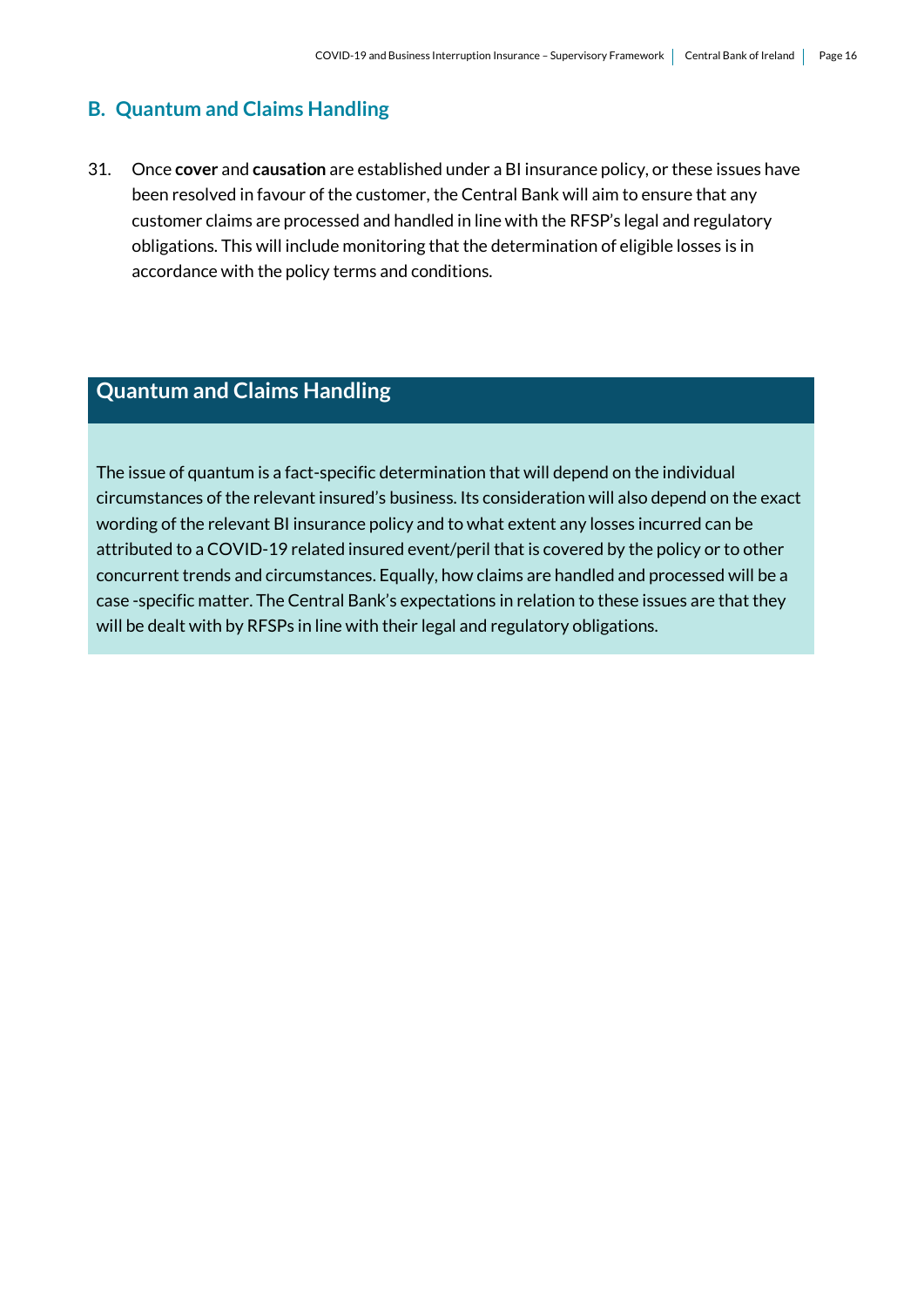## <span id="page-16-0"></span>**Module 3 – Supervisory Engagement and Escalation**

- 32. Once the relevant issues have been identified, analysed and categorised as per Module 2, the Central Bank will move to Module 3 in relation to the relevant BI insurance policies, which will determine what supervisory engagement and/or escalation of the issues identified and categorised in Module 2 is warranted, if at all.
- 33. It is not possible to categorically outline the nature and extent of the supervisory engagement and/or how that supervisory engagement might be escalated by the Central Bank in the abstract. Each situation is unique and must be addressed in a fair and proportionate manner based on the specific circumstances and the outcomes sought to be achieved by the Central Bank. The Central Bank will apply its discretion and act with versatility in order to find the best resolution of issues for customers and no course of action has been ruled out for consideration by the Central Bank.
- 34. Quite apart from the general authority exercised by the Central Bank in the course of intensive and intrusive supervisory engagement, the Central Bank has a suite of legal powers that are available to assist it in the carrying out of its functions. Any decision as to the exercise of powers or legal options in the event of non-compliance by an RFSP with its legal and/or regulatory obligations will be a circumstance specific determination depending on the relevant issues, the aim sought to be achieved and the speed at which clarity can be provided to policyholders via the exercise of the relevant option. The existence of court proceedings that deal with or touch upon some or all of the issues under consideration in respect of a particular BI insurance policy will also be a factor in this assessment.
- 35. In terms of Module 3, the following overall approach will be followed by the Central Bank in relation to each of the issues, subject to the caveats outlined above:-
	- (i) **Responsive Policies – Issues of Cover and Causation are Clear:-** Where an RFSP does not accept that **cover** and **causation** are established**,** the Central Bank may set out its view and expectations that the RFSP should accept that these issues are established in respect of the relevant policy. Where the RFSP does not conform to the Central Bank's expectations, the Central Bank may consider taking such further measures as may be appropriate to the circumstances with the aim of ensuring that RFSPs comply with their obligations to customers under these policies.
	- (ii) **Potentially Responsive Policies - Strong or Reasonable Argument that Issues of Cover and Causation arise under the Policy:-** Where an RFSP is denying **cover** and/or **causation** or both, the Central Bank may intervene to seek to bring clarity to the position as quickly as possible by communicating the Central Bank's view with the aim of bringing about a resolution of those issues. Where the RFSP does not conform to the Central Bank's expectations, the Central Bank may consider taking such further measures as may be appropriate to the circumstances with the aim of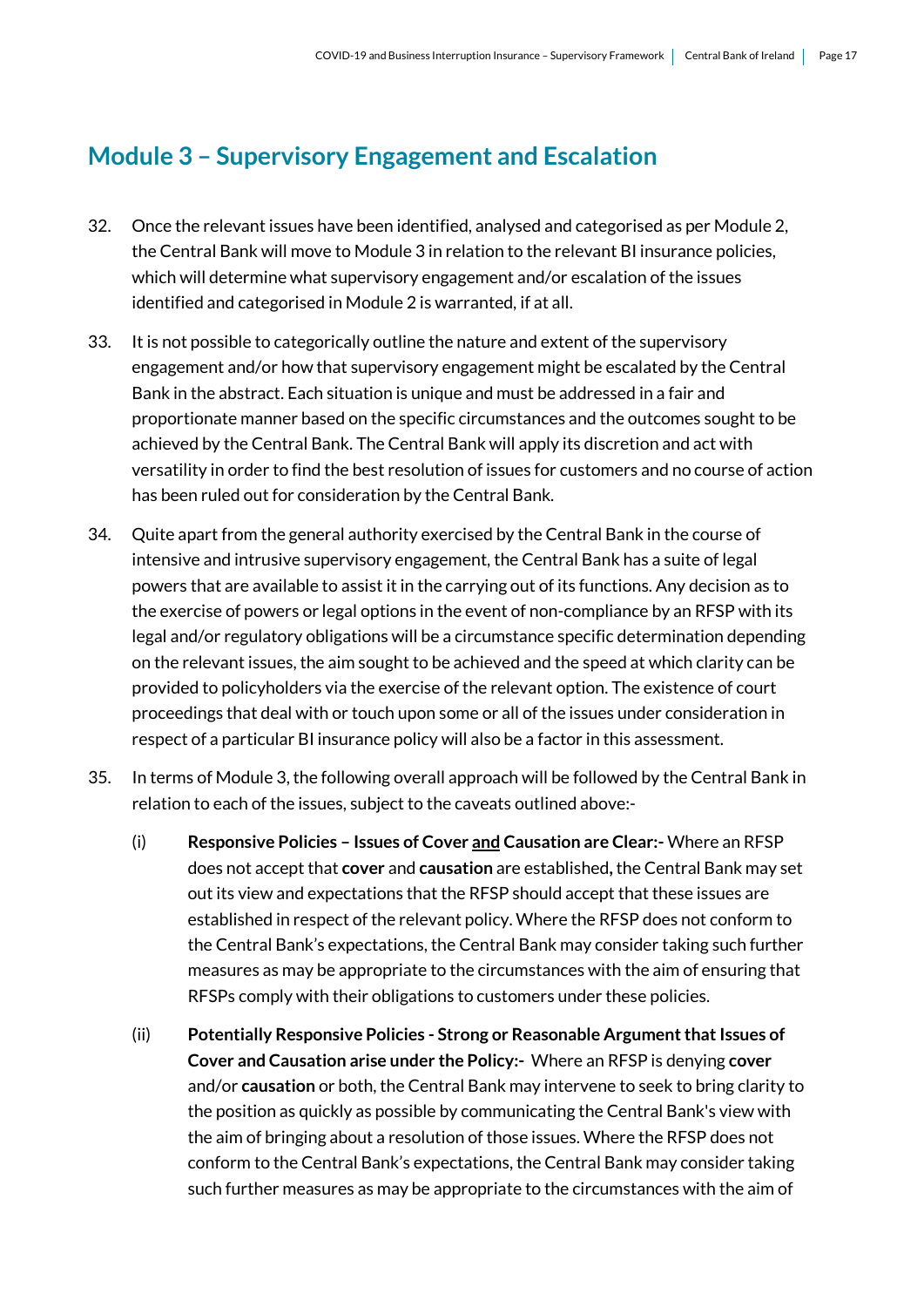bringing about a resolution of the issues. If a resolution can be reached which is beneficial to policyholders, the Central Bank's aim will be to ensure that RFSPs apply the beneficial impact of the resolution to all similarly affected customers.

- (iii) **Nonresponsive Policies – Clear No Cover and/or Causation under the Policy:-** No further action will be taken by the Central Bank.
- (iv) **Quantum and Claims Handling:-** Where systemic issues of customer harm and/or breach of legal and/or regulatory obligations have been identified, the Central Bank may set out its view and expectations to the RFSP on how these issues might be addressed. Where the RFSP does not conform to the Central Bank's expectations, the Central Bank may consider taking such further measures as may be appropriate to the circumstances with the aim of ensuring that RFSPs comply with their obligations to customers.
- 36. The Central Bank is currently pursuing a multi-faceted approach to supervisory engagement and escalation, which it has determined is the most effective way towards producing clarity for affected businesses in Ireland in circumstances where there are a number of insurers with a number of different policies adopting varying approaches in dealing with their customers. The Central Bank will continue to examine all possible options as part of Module 3 as we take this work forward.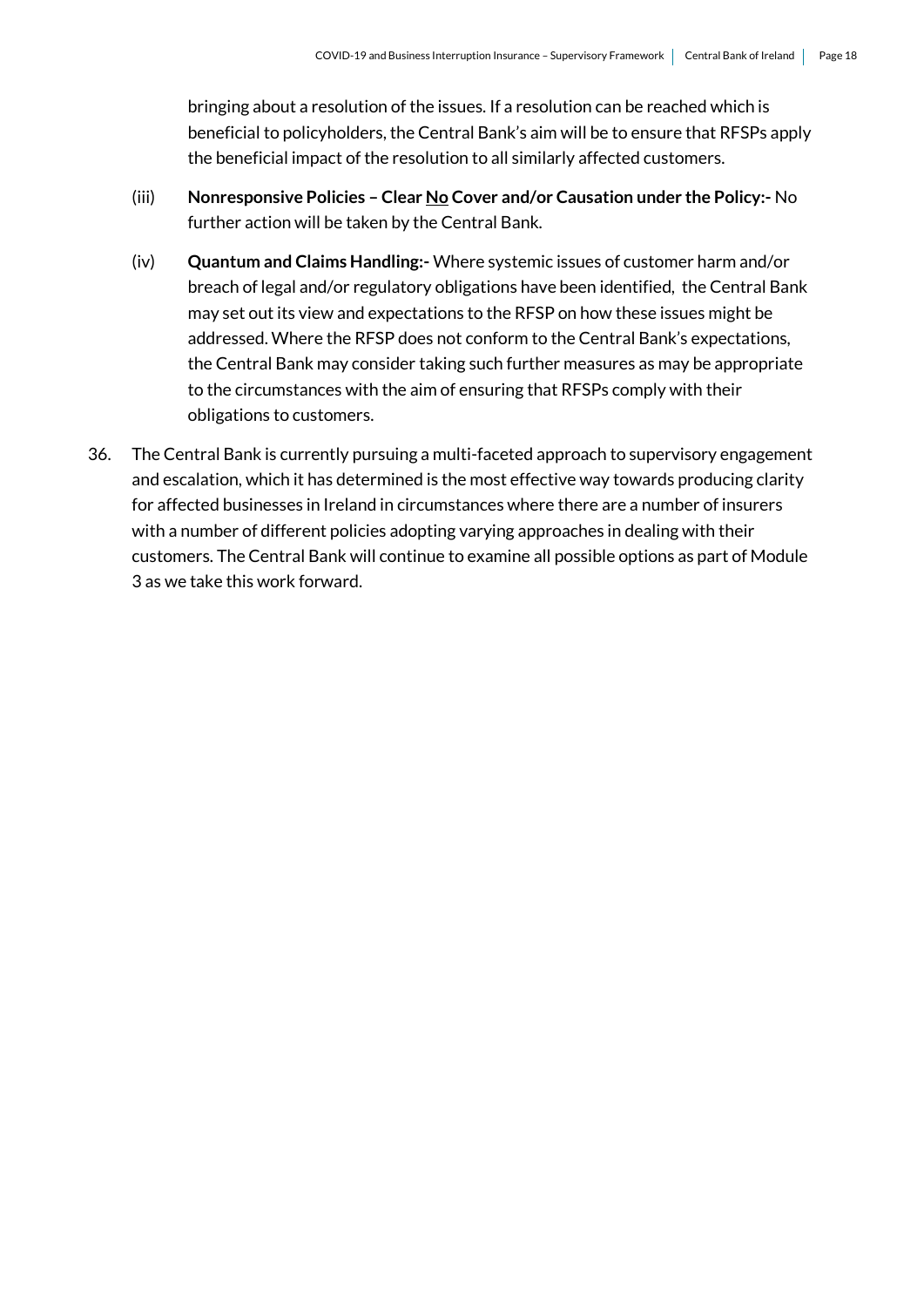## <span id="page-18-0"></span>**Module 4 – Legal Action Outcomes – Wider Beneficial Impact Assessment**

- 37. For the purposes of Module 4:-
	- (i) The term "**legal action**" means arbitrations and proceedings before the Courts, the FSPO, any appeals from these courts/bodies (where applicable) which concern and/or involve disputes relating to COVID-19 related claims under a BI insurance policy and to which the RFSP is a party;
	- (ii) A legal action is "**concluded**" where any one of the following occurs and where it relates to issues of **cover** and/or **causation** and/or **quantum and claims handling**:-
		- (a) There has been a settlement and/or compromise and/or final outcome from mediation and/or any other final outcome from any other form of alternative dispute resolution;
		- (b) Summary judgment or judgment in default has been obtained in a court against the RFSP;
		- (c) There has been a final decision and/or determination in an arbitration or by a court and/or the FSPO - (a), (b) and (c) collectively referred to as the "**final outcome/s**".
- 38. Where a **legal action** has been **concluded**, the Central Bank will require the RFSP to provide the following certified information for the purposes of Module 4:-
	- (i) Details in relation to the **legal action** and how it was **concluded**;
	- (ii) Details in relation to the **final outcome/s**;
	- (iii) Details in relation to the beneficial impact assessment that the RFSP will be required to carry out to analyse and determine whether the **final outcome/s** has a wider beneficial impact for similar groups of customers.
	- (iv) Where a wider beneficial impact has been determined, details in relation to the RFSP's proposed remedial action to ensure that the beneficial impact of the **final outcome/s** is applied to similar groups of customers and/or reasons why such remedial action may not be carried out.
	- (v) Where it has been determined that there is no wider beneficial impact, details as to why it was considered that there was no wider beneficial impact to other potentially similarly impacted customers.
- 39. As outlined above, it is the Central Bank's clear expectation that where a legal action has been concluded and the **final outcome/s** has a wider beneficial impact for other similarly impacted customers, RFSPs will be required to take remedial action to ensure that those customers obtain the benefit of the **final outcome/s**.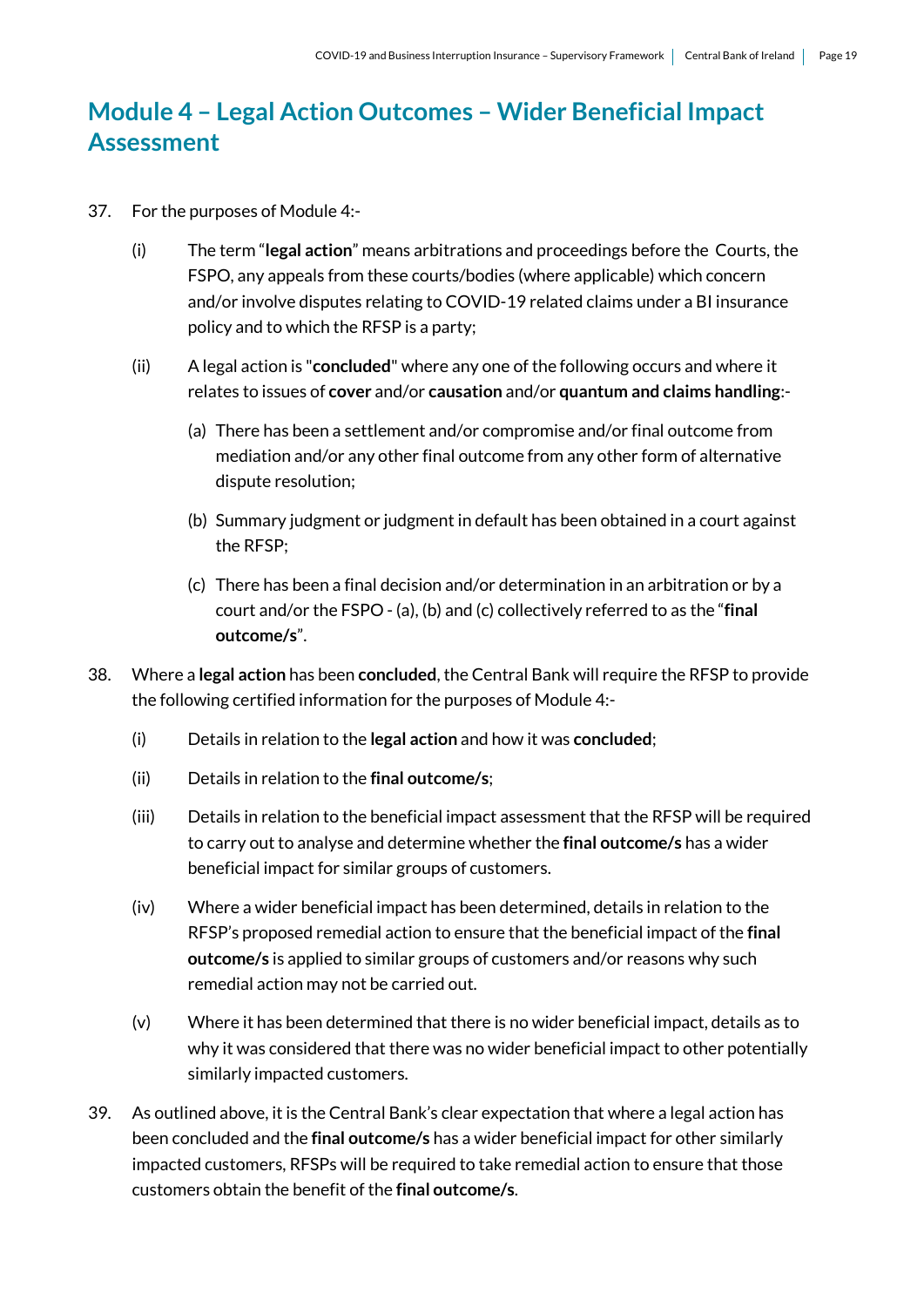40. As with Module 3, it is not possible to outline the nature and extent of the supervisory engagement that will follow if an RFSP refuses to take the remedial action expected by the Central Bank and/or how that supervisory engagement might be escalated. This will be a circumstance specific determination depending on the relevant issues, the aim sought to be achieved and the speed at which clarity can be provided to policyholders via the exercise of the relevant option. No course of action will be ruled out for consideration by the Central Bank in this regard.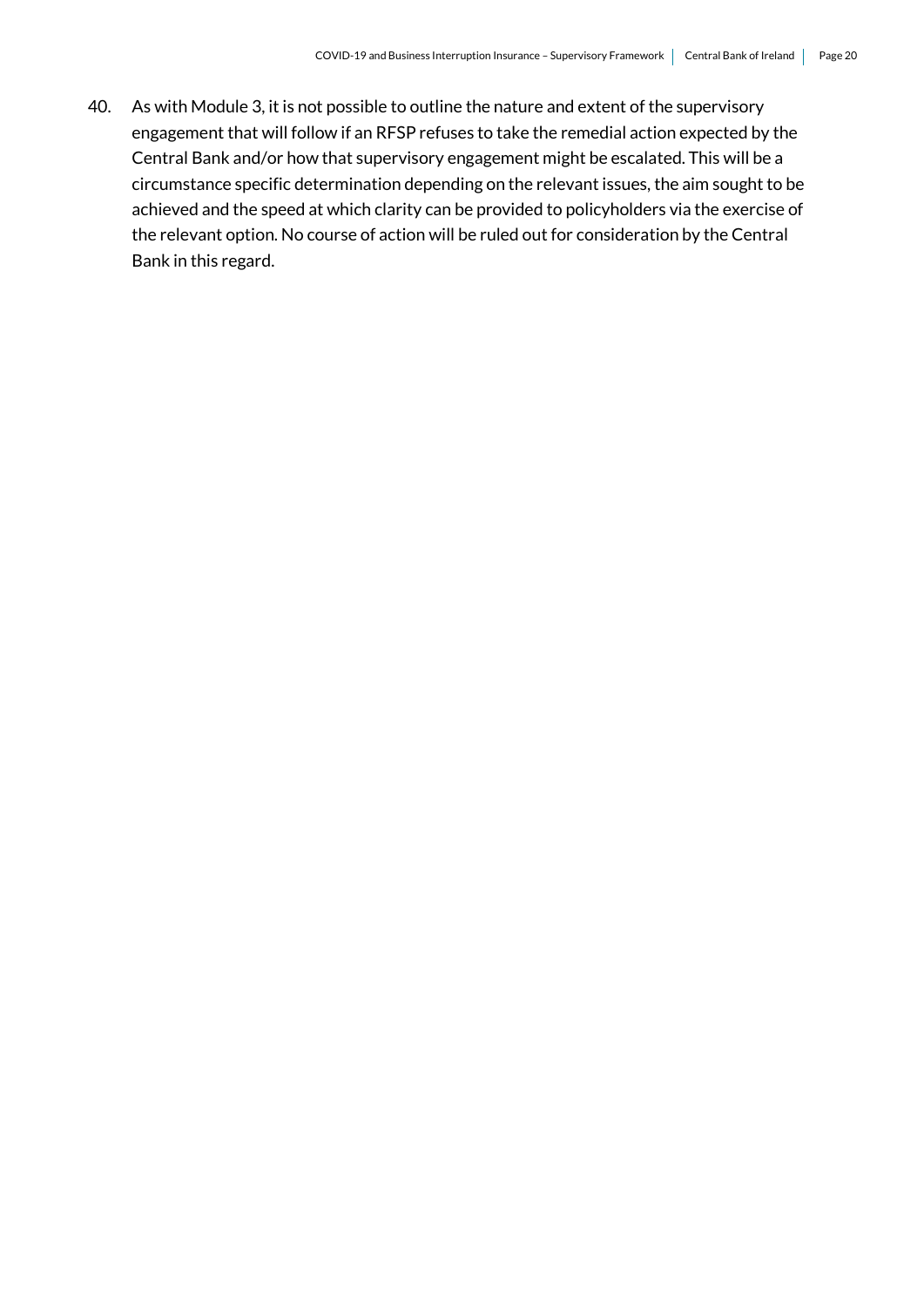## <span id="page-20-0"></span>**Conclusion**

41. The Central Bank is working to ensure that the objectives of this Framework are delivered without delay in order to provide clarity for affected businesses as quickly as possible. The Central Bank will continue to actively engage with and challenge RFSPs to ensure they are meeting the Central Bank's expectations and taking all actions considered appropriate. The Central Bank will continue to examine all possible options within the full suite of our powers and we will intervene where appropriate, as we take this work forward.